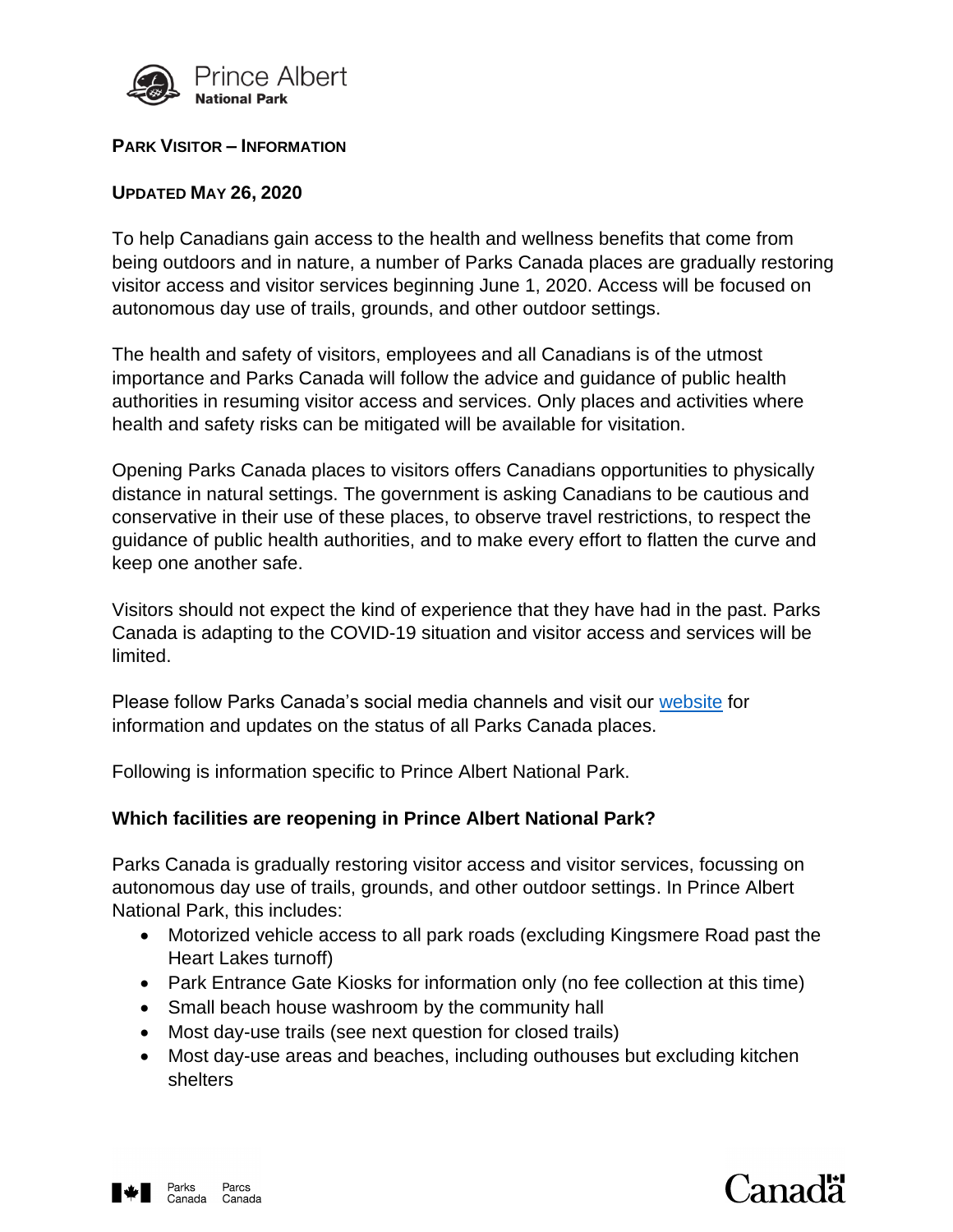

- Non-motorized recreational use on Waskesiu Lake and River, Heart Lakes, Amiskowan, Shady Lake, and Spruce River
- Recreational boating on Waskesiu Lake, Heart Lakes
- Fishing on Waskesiu Lake, Heart Lakes  $(2^{nd}$  and  $3^{rd}$  lakes only) and Shady Lake

## **Which facilities remain closed in Prince Albert National Park?**

The following facilities remain closed:

- Visitor Centre
- Most washrooms and all shower facilities except for the small beach house and outhouses located at most day use areas
- Playground at Waskesiu main beach
- Kingsmere Road, Kingsmere River, Kingsmere Lake
- Crean Lake
- All camping facilities, including Sandy Lake, Namekus Lake, and backcountry camping
- Some trails: Elk, Hunters Lake, Crean, Narrows Peninsula, Kingsmere River, and Grey Owl
- Some day-use areas: Meridian, Paspiwin, South Gate (across from Paspiwin) Sandy Lake and Namekus
- Viewing towers at Height of Land and Spruce River Trail
- All kitchen shelters
- All fish shacks
- For a complete list of area closures see [Important Bulletins](https://www.pc.gc.ca/en/pn-np/sk/princealbert/bulletins)

# **What critical services are available in Prince Albert National Park?**

The following critical services continue:

- Highway management
- Fire response
- Law Enforcement
- Water and waste treatment
- Search and rescue

## **What emergency services are available?**

The RCMP, Parks Canada Law Enforcement, the Waskesiu Fire Department and Medical First Responder Services are all active. Please dial 911 in a life threatening emergency. For safety, wildlife, or wildfire incidents call Parks Canada dispatch at 1- 877-852-3100.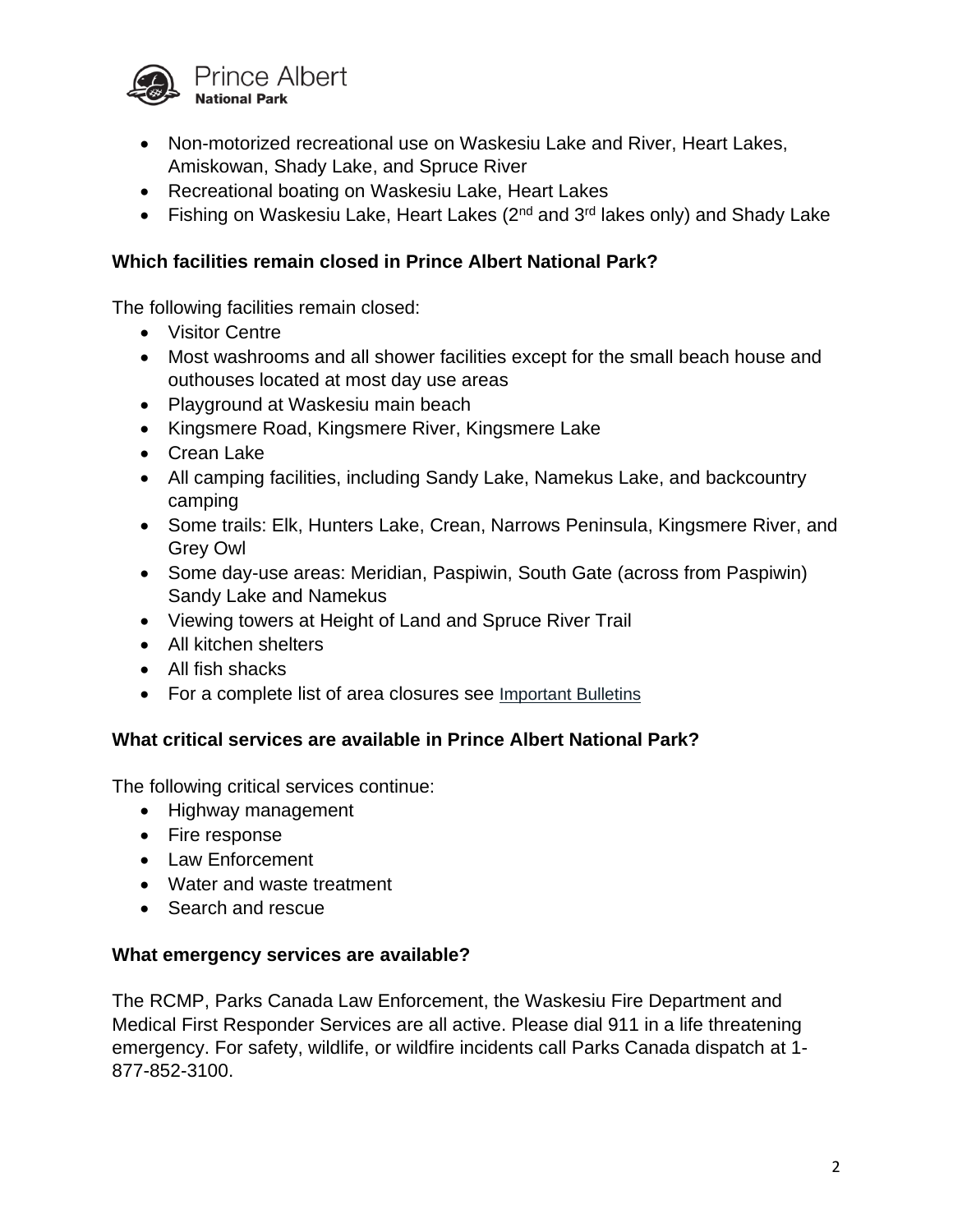

### **When will camping and events resume?**

All camping facilities including backcountry camping and oTENTiks, remain closed until at least June 21, 2020, a date that may be extended. Parks Canada is assessing whether and how these services might resume.

More information regarding camping will be made available over time. Please visit pc.gc.ca frequently for information and updates.

### **What about my camping reservation for this season?**

All existing reservations for dates between now and June 21, 2020, will be cancelled and refunded in full. You do not need to cancel your reservation. Your refund will happen automatically.

If you have a reservation after June 21, 2020, you do not need to cancel this reservation. You are encouraged to check back closer to your arrival regarding any potential future cancellations.

Parks Canada is not taking new reservations for camping, until June 21, 2020, a date that may be extended, while Parks Canada assesses whether and how these services may be provided.

More information regarding camping will be made available over time. Please visit pc.gc.ca frequently for information and updates.

#### **Will Parks Canada be refunding people with passes?**

For current pass holders, Parks Canada will automatically extend the end date of Discovery Passes for the full duration of the suspension period. That means that for each month or part of a month that visitor services are not offered due to Parks Canada's efforts to limit the spread of COVID-19, a full month will be added to the end date of the annual pass.

#### **Can I buy an annual pass?**

The sales of all passes is temporarily suspended until further notice.

## **Where can I purchase a fishing permit?**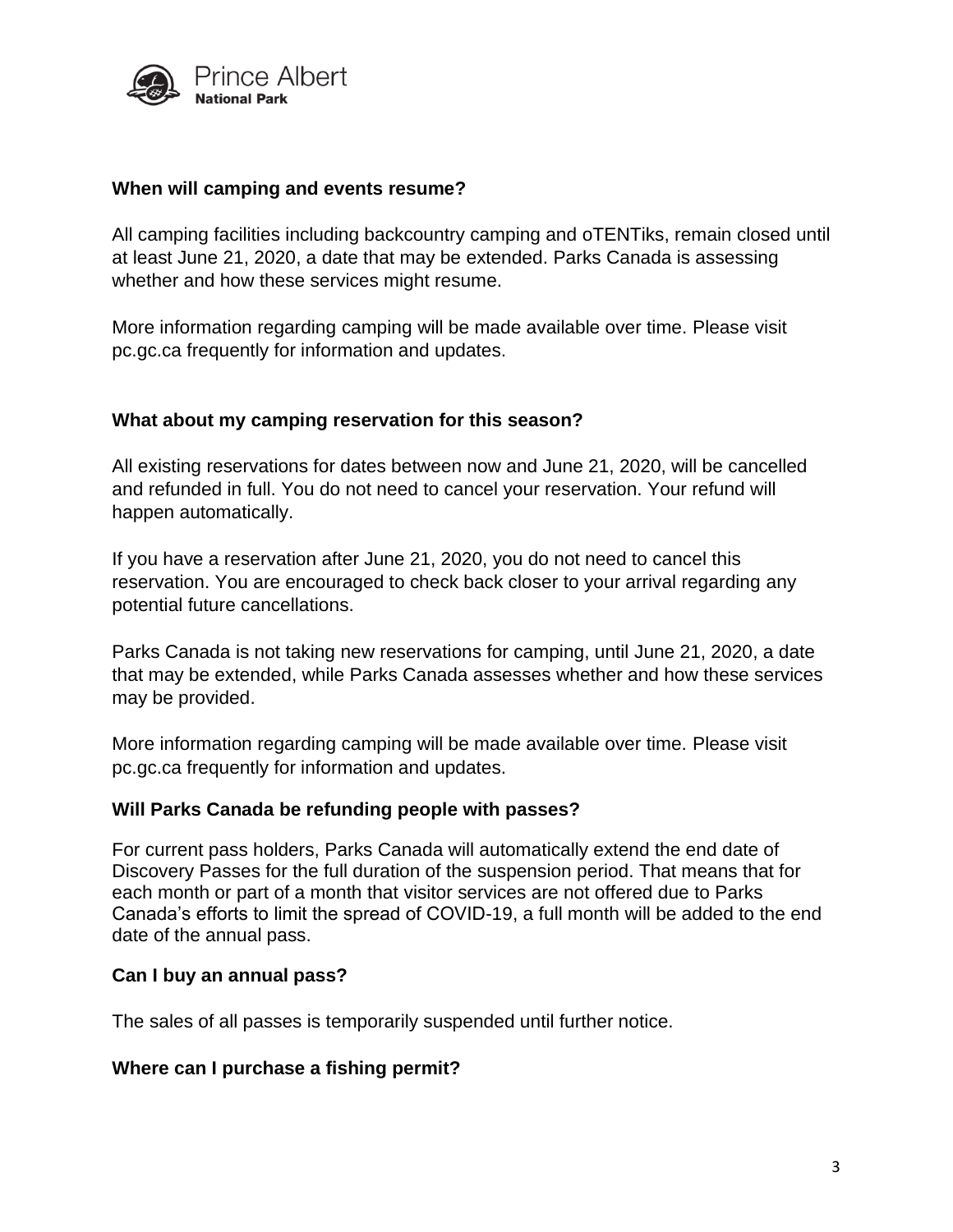

Prince Albert National Park fishing permits are available for purchase from:

- Waskesiu Lake Main Marina and Heart Lakes
- LT's Food and Fuel, junction of Hwy 2 & 264
- Ferns Grocery, Murray Point, Emma Lake

## **Are there businesses open in Prince Albert National Park?**

Local services are limited at this time. Business operators are valued partners and provide important services to visitors. Individual businesses are making their own decisions regarding opening. It is recommended that people contact individual businesses to find out more about their services.

## **Will there be any additional cleaning in washrooms?**

Parks Canada is following the advice of public health authorities and implementing measures for cleaning, hygiene, and physical distancing at all places open for visitation. Only those places where measures can be implemented to minimize health and safety risks will be open to the public.

## **Will any measures such as mandatory face masks for employees be put in place to ensure the health and safety of Parks Canada employees?**

Parks Canada is following the advice of public health experts and ensuring that Parks Canada team members have the appropriate personal protective equipment to do their work and that they follow the applicable safe work practices. The service level offered to visitors will limit interaction between employees and the public. This will reduce the need for personal protective equipment, particularly the kind of specialized equipment required by healthcare workers.

#### **Why is the backcountry closed?**

The backcountry in Prince Albert National Park is closed as it was not possible to carry out spring maintenance in these areas, nor is it possible to clean outhouses to the current standards set by public health authorities. To help ensure visitor safety, an area closure is in effect in all backcountry areas of the park. See the [Important Bulletins](https://www.pc.gc.ca/en/pn-np/sk/princealbert/bulletins) section on the website.

## **Why are Sandy Lake and Namekus Lake not open to boating, fishing and recreational use?**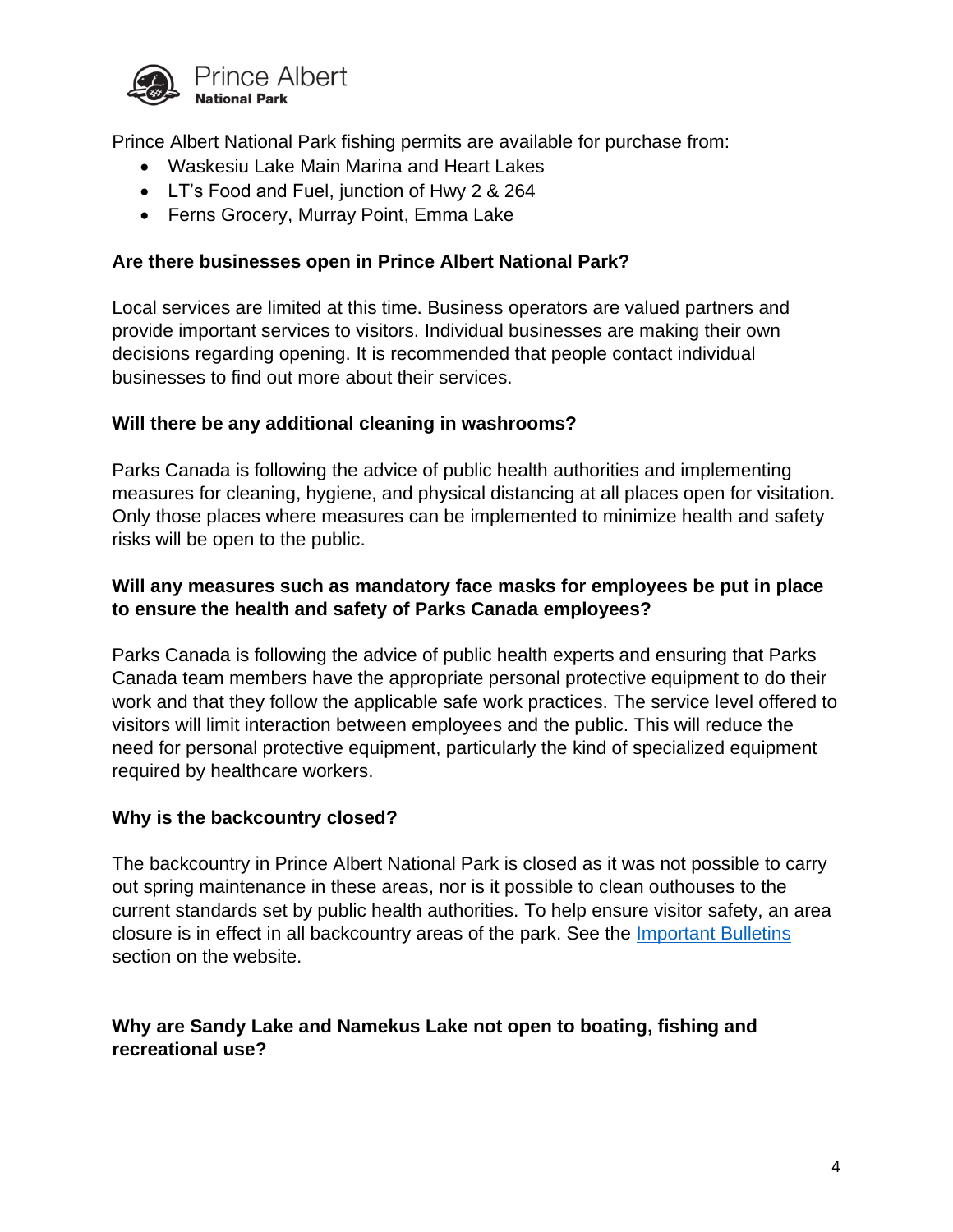

Some final upgrades to facilities at Sandy Lake campground, day use area and boat launch are still required. As well, with janitorial staff focusing on other high-use areas, it is not possible to open both Sandy Lake and Namekus Lake at this time.

## **If I see people who are not respecting social distancing guidelines, who should I contact to report it?**

All visitors are responsible for abiding by the direction set by the provincial and national public health authorities.

All people have a role to play and a responsibility when it comes to taking steps to ensure physical distancing. Parks Canada employees, like any member of the public, can act as ambassadors and remind visitors of current provincial regulations regarding physical distancing and of everyone's responsibilities in stopping the spread of COVID-19. Park staff are not called to enforce or police physical distancing.

Park Wardens as peace officers have the authority to enforce physical distancing through the Province of Saskatchewan's and Province of Alberta's provincial emergency act, however, this is not their primary activity.

If serious incidents regarding a lack of physical distancing exist, these can be reported to the RCMP or provincial authorities who will determine how to address the situation.

Parks Canada is posting signage to communicate the importance of physical distancing.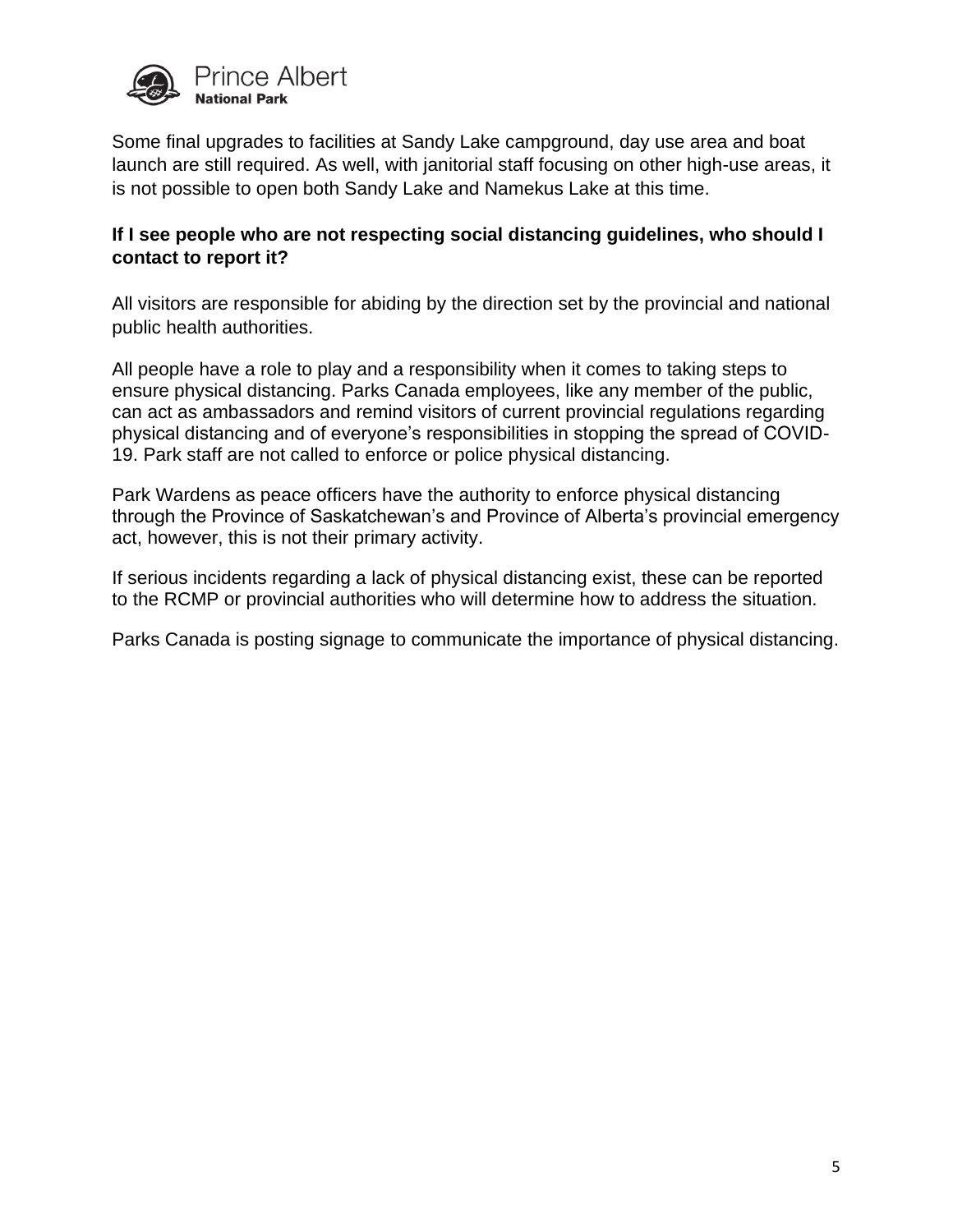

#### **WASKESIU TOWNSITE – INFORMATION**

## **UPDATED MAY 25, 2020**

To help Canadians gain access to the health and wellness benefits that come from being outdoors and in nature, a number of Parks Canada places are gradually restoring visitor access and visitor services beginning June 1, 2020. Access will be focused on autonomous day use of trails, grounds, and other outdoor settings.

The health and safety of visitors, employees and all Canadians is of the utmost importance and Parks Canada will follow the advice and guidance of public health authorities in resuming visitor access and services. Only places and activities where health and safety risks can be mitigated will be available for visitation.

Opening Parks Canada places to visitors offers Canadians opportunities to physically distance in natural settings. The government is asking Canadians to be cautious and conservative in their use of these places, to observe travel restrictions, to respect the guidance of public health authorities, and to make every effort to flatten the curve and keep one another safe.

Visitors should not expect the kind of experience that they have had in the past. Parks Canada is adapting to the COVID-19 situation and visitor access and services will be limited.

Please follow Parks Canada's social media channels and visit our [website](http://www.pc.gc.ca/princealbert) for information and updates on the status of all Parks Canada.

The following information is specific to the Waskesiu Townsite.

## **Since there is a reduction in services in the park and townsite, will an abatement and/or deferral for residential leases be considered?**

Land rents for cottage and cabin owners are not based on the availability of services, but for the exclusive right of access and enjoyment of the piece of land being leased (or held under licence). Cottage and cabin owners may access their leased or licensed premises, should they desire to do so.

#### **Is potable water available in Waskesiu?**

Potable water is available at a tap outside of the Spruce Ridge Trailer Park washroom.

#### **Is the marina open?**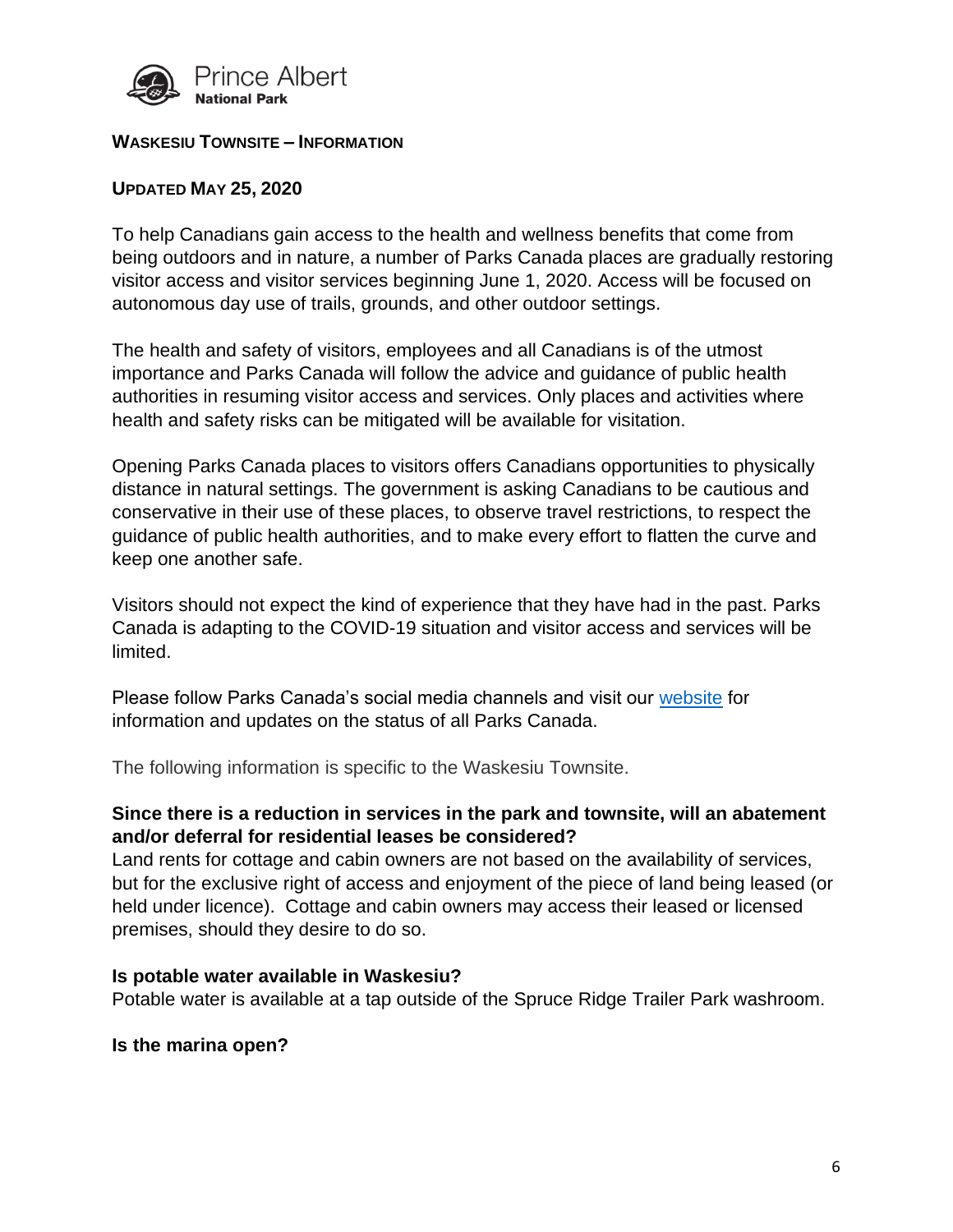

Yes, however motorized and non-motorized use on the water bodies in the park is currently restricted to May 31 in line with the national direction restricting motorized access in national parks.

## **I live near Waskesiu and pick up my mail from the post boxes in town. Can I still access the mailboxes?**

Yes, the Canada Post mailboxes are accessible to mailbox owners.

## **Can I still get a building permit, business licence or other paperwork related to my lease?**

Townsite staff are monitoring telephone and e-mail messages from home. Leaseholders can expect some delays in obtaining permits or other documentation. All efforts are being made to complete these types of transactions in a timely manner. Please contact the following staff for:

## **Cabin area and Business Licence inquiries:**

Paulette Hodgson (306) 663-4520 **Cottage and Commercial development and all lease inquiries:**  Coralee Foster (306) 663-4518 **Townsite Manager:** Gregg Rutten (306) 663-4519.

## **How do I make a payment for Parks Canada invoices?**

Payment can be made:

Via credit card at (306) 663-4522; Daily 8 am to 4 pm By mail: Prince Albert National Park, Box 100, Waskesiu Lake, SK S0J 2Y0.

## **I have a leasehold in Waskesiu. Can my contractor come into the park to carry out**

**work?** Contractors with a valid national park business licence are currently allowed access to carry out work in Waskesiu.

## **Do I need to self-isolate at my cottage in Waskesiu if I am coming from out of province?**

It is recommended that Canadians follow the Public [Health Agency of Canada's](https://www.canada.ca/en/public-health/services/diseases/2019-novel-coronavirus-infection/prevention-risks.html?topic=tilelink)  [recommendations to prevent the spread of COVID-19.](https://www.canada.ca/en/public-health/services/diseases/2019-novel-coronavirus-infection/prevention-risks.html?topic=tilelink)

Please self-isolate at your primary residence if you are returning from international travel or if you have symptoms of COVID-19 (fever, cough, runny nose, sore throat, shortness of breath or difficulty breathing). There are currently no requirements in Saskatchewan for people travelling from other provinces to self-isolate upon arrival.